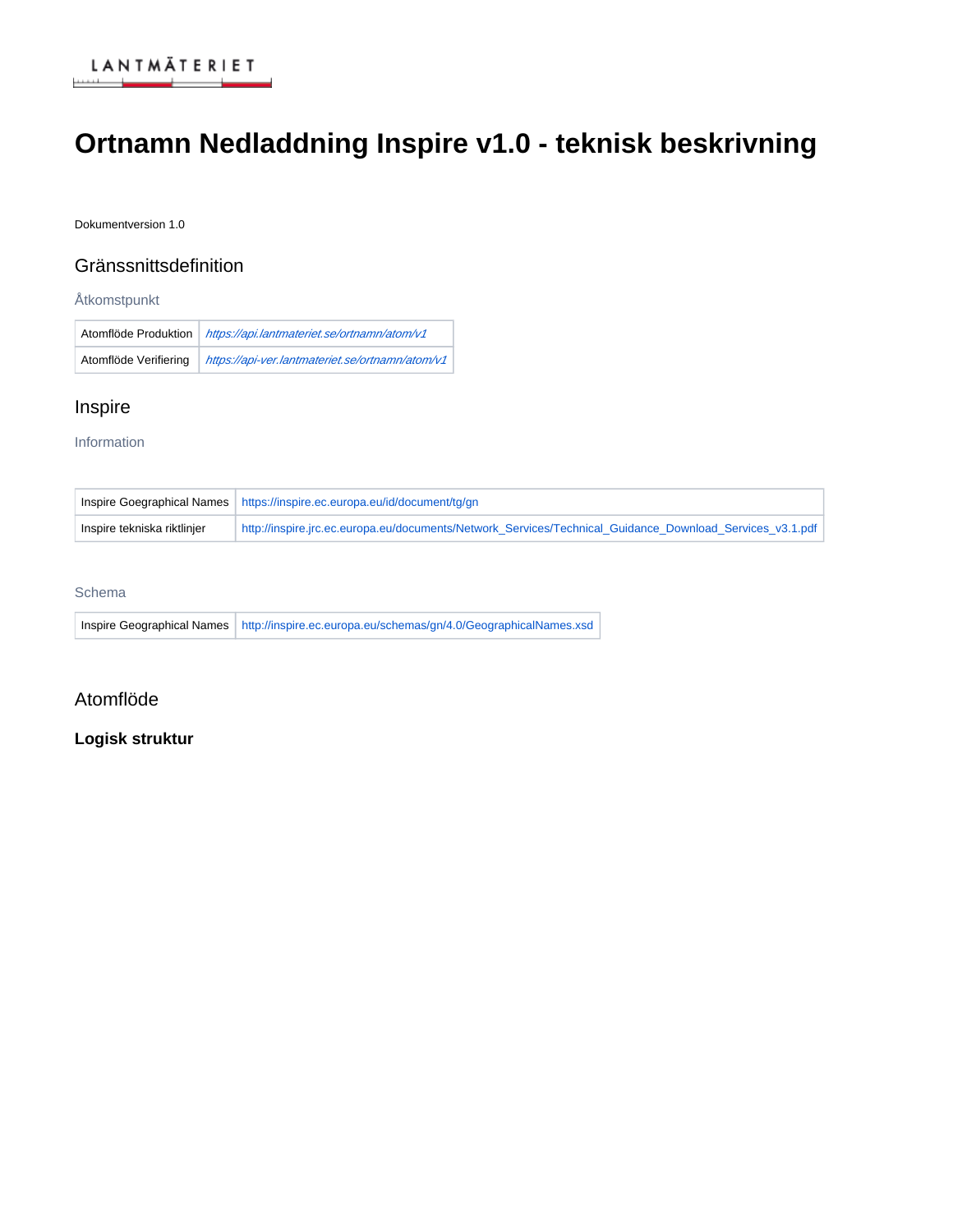

## **Exempel**

Atomflöde för tema, Inspire Geographical Names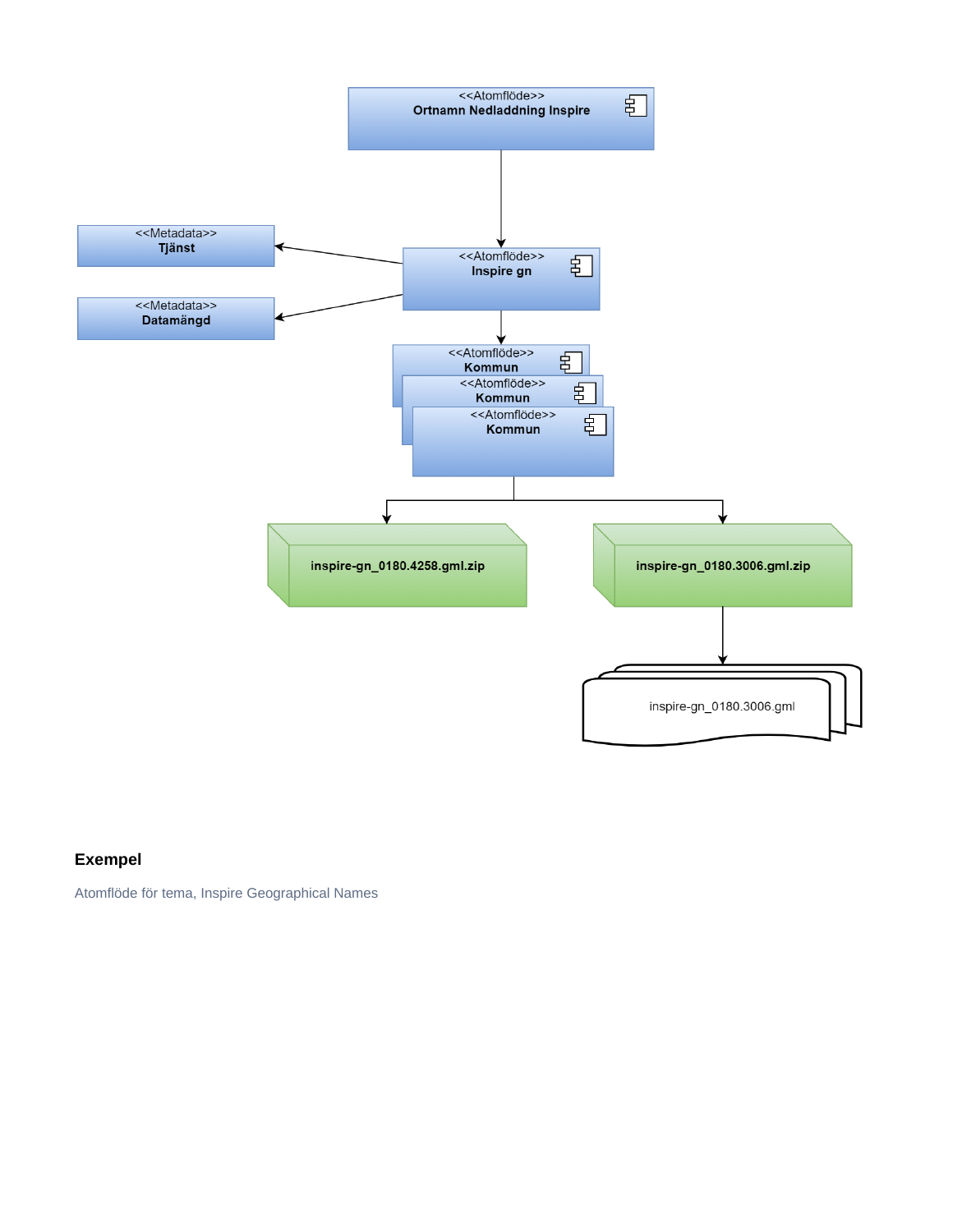#### **Exempel**

```
<?xml version="1.0" encoding="UTF-8"?>
<feed xml:lang="sv">
     <id>
         https://api.lantmateriet.se/ortnamn/atom/v1/inspire/gn
     </id>
     <title>Inspire Geographical Names</title>
     <subtitle>
        Fördefinierade datamängder för Inspire Geographical Names
     </subtitle>
     <updated>2019-11-29T08:43:41+01:00</updated>
     <link href="https://api.lantmateriet.se/ortnamn/atom/v1/inspire/gn" rel="self" type="application/atom+xml" 
hreflang="sv" title="Detta dokument"/>
     <link href="https://www.geodata.se/geodataportalen/srv/swe/csw-inspire?
request=GetRecordById&service=CSW&version=2.0.2&elementSetName=full&id=27043e7a-5403-4f55-b4fb-
789d55cffbf6&outputSchema=csw:IsoRecord" rel="describedby" type="application/vnd.iso.19139+xml" hreflang="sv" 
title="Metadata, nedladdningstjänst för Inspire Geographical Names"/>
     <link href="https://www.geodata.se/geodataportalen/GetMetaDataById?id=27043e7a-5403-4f55-b4fb-789d55cffbf6" 
rel="alternate" type="text/html" hreflang="sv" title="Metadata, nedladdningstjänst för Inspire Geographical 
Names (HTML)"/>
     <rights>
         Produkten omfattas av upphovsrätt. Avtal för användning krävs, avgifter för användning tas ut.
     </rights>
     <author>
         <name>Geodatasupport</name>
         <email>geodatasupport@lm.se</email>
     </author>
     <entry>
         <id>
             https://api.lantmateriet.se/ortnamn/atom/v1/inspire/gn/0114
         </id>
         <title>Inspire Geographical Names, Upplands väsby (0114)</title>
         <summary>
             Fördefinierad datamängd Inspire Geographical Names, Upplands väsby (0114)
         </summary>
         <updated>2019-11-26T08:39:48+01:00</updated>
         <inspire_dls:spatial_dataset_identifier_code>0114</inspire_dls:spatial_dataset_identifier_code>
         <inspire_dls:spatial_dataset_identifier_namespace>SE.LM.GN</inspire_dls:
spatial_dataset_identifier_namespace>
         <link href="https://api.lantmateriet.se/ortnamn/atom/v1/inspire/gn/0114" rel="alternate" type="
application/atom+xml" hreflang="sv" title="Inspire Geographical Names, Upplands väsby (0114)"/>
         <link href="https://www.geodata.se/geodataportalen/srv/swe/csw-inspire?
request=GetRecordById&service=CSW&version=2.0.2&elementSetName=full&id=21f64a74-ef54-42db-88e9-
adb9bb533dc8&outputSchema=csw:IsoRecord" rel="describedby" type="application/vnd.iso.19139+xml" hreflang="sv" 
title="Metadata för datamängden Inspire Geographical Names"/>
         <link href="https://www.geodata.se/geodataportalen/GetMetaDataById?id=21f64a74-ef54-42db-88e9-
adb9bb533dc8" rel="alternate" type="text/html" hreflang="sv" title="Metadata för datamängden Inspire 
Geographical Names (HTML)"/>
         <category term="http://www.opengis.net/def/crs/EPSG/0/3006" label="SWEREF99 TM"/>
         <category term="http://www.opengis.net/def/crs/EPSG/0/4258" label="ETRS89"/>
         <georss:polygon>
             17.799253161678266 59.457316999390194 17.799253161678266 59.575556785260815 18.0145254758554 
59.575556785260815 18.0145254758554 59.457316999390194 17.799253161678266 59.457316999390194
         </georss:polygon>
     </entry>
     ...
</feed>
```
Atomflöde för datamängd (Stockholms kommun), Inspire Geographical Names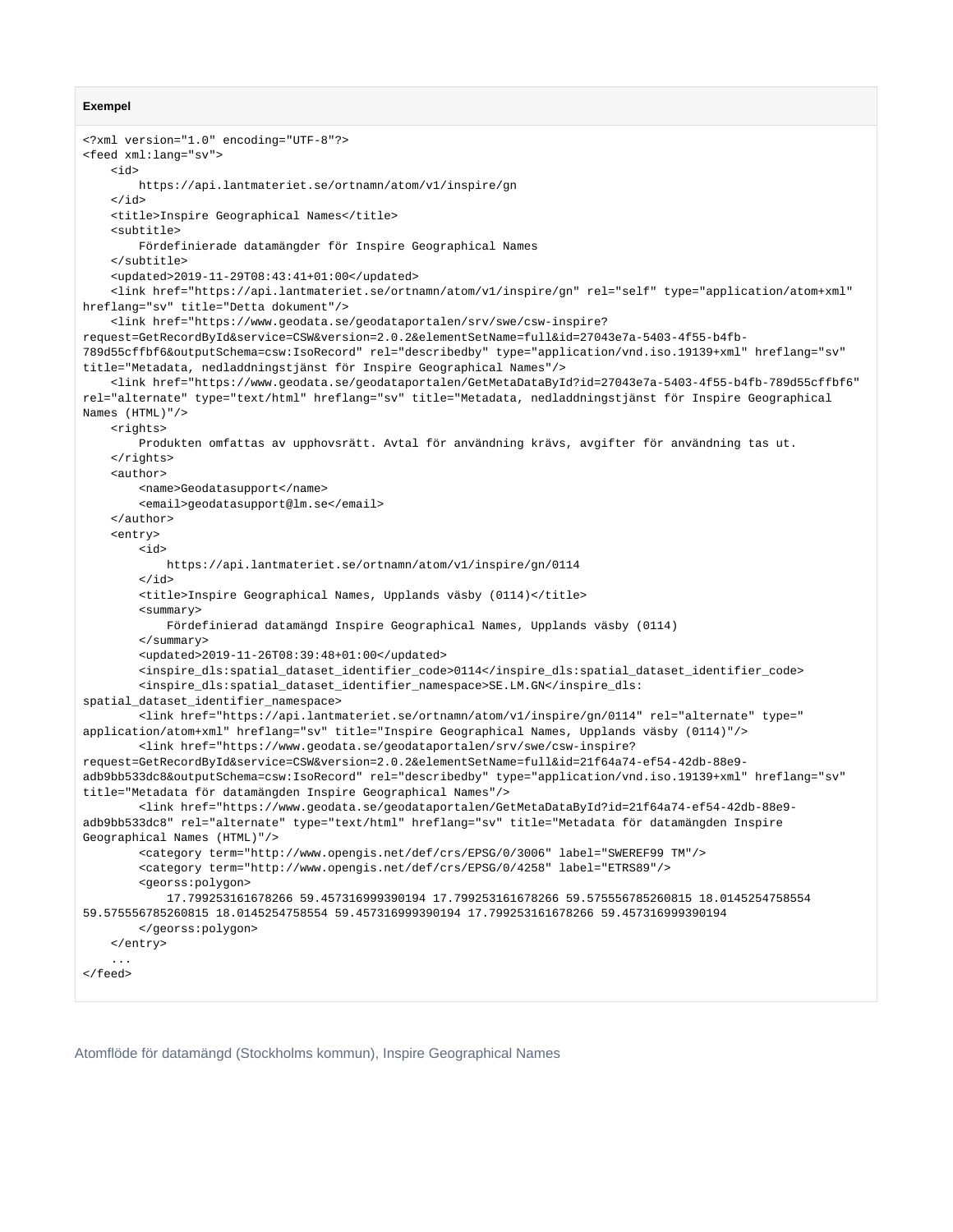#### **Exempel**

```
<feed xml:lang="sv">
     <id>
         https://api.lantmateriet.se/ortnamn/atom/v1/inspire/gn/0180
     </id>
     <title>
         Fördefinierad datamängd Inspire Geographical Names, Stockholm (0180)
     </title>
     <subtitle>
        Fördefinierad datamängd i olika referenssystem och format
     </subtitle>
     <updated>2019-11-26T08:46:13+01:00</updated>
     <link href="https://api.lantmateriet.se/ortnamn/atom/v1/inspire/gn/0180" rel="self" type="application
/atom+xml" hreflang="sv" title="Detta dokument"/>
     <link href="https://api.lantmateriet.se/ortnamn/atom/v1/inspire/gn" rel="up" type="application/atom+xml" 
hreflang="sv" title="Inspire Geographical Names"/>
     <link href="http://inspire.ec.europa.eu/featureconcept/NamedPlace" rel="describedby" type="text/html" 
title="Featurtype Named Place"/>
     <rights>
         Produkten omfattas av upphovsrätt. Avtal för användning krävs, avgifter för användning tas ut.
     </rights>
     <author>
         <name>Geodatasupport</name>
         <email>geodatasupport@lm.se</email>
     </author>
     <entry>
         <id>
             https://api.lantmateriet.se/ortnamn/atom/v1/inspire/gn/0180/dataset?srs=3006&format=application/zip
         </id>
        <sub>right</sub></sub>
             Inspire Geographical Names, Stockholm (0180) [EPSG:3006, GML]
         </title>
         <updated>2019-11-26T08:46:13+01:00</updated>
         <link href="https://api.lantmateriet.se/ortnamn/atom/v1/inspire/gn/0180/dataset?
srs=3006&format=application/zip" rel="alternate" type="application/zip" hreflang="sv" title="inspire-gn_0180.
3006.gml.zip" length="36709"/>
         <category term="http://www.opengis.net/def/crs/EPSG/0/3006" label="SWEREF99 TM"/>
     </entry>
     <entry>
         <id>
             https://api.lantmateriet.se/ortnamn/atom/v1/inspire/gn/0180/dataset?srs=4258&format=application/zip
         </id>
        <sub>right</sub></sub>
             Inspire Geographical Names, Stockholm (0180) [EPSG:4258, GML]
         </title>
         <updated>2019-11-25T21:57:41+01:00</updated>
         <link href="https://api.lantmateriet.se/ortnamn/atom/v1/inspire/gn/0180/dataset?
srs=4258&format=application/zip" rel="alternate" type="application/zip" hreflang="sv" title="inspire-gn_0180.
4258.gml.zip" length="44620"/>
         <category term="http://www.opengis.net/def/crs/EPSG/0/4258" label="ETRS89"/>
     </entry>
</feed>
```
#### Datamängd GML (Stockholms kommun), Inspire Geographical Names

#### **Exempel**